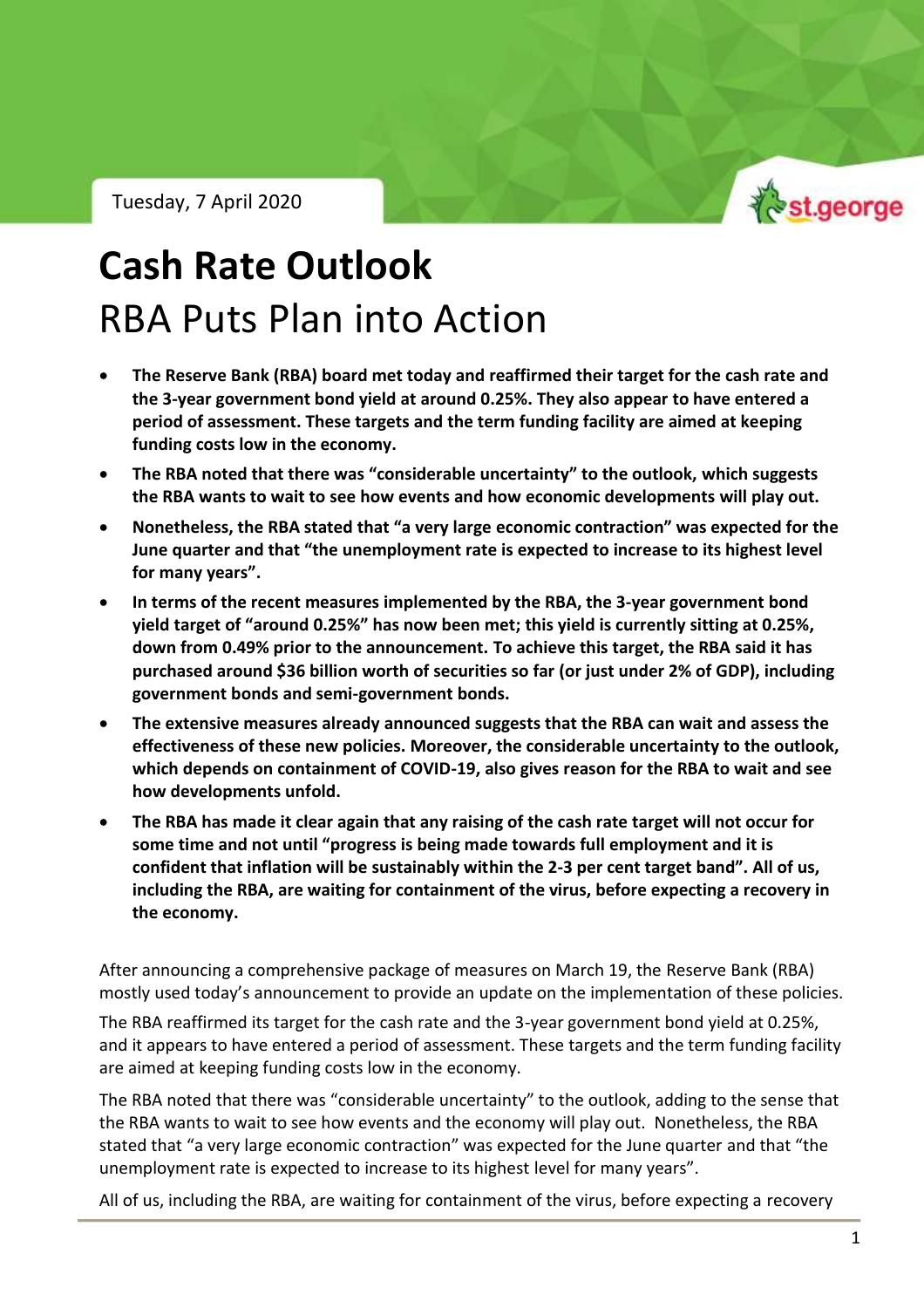in the economy.

In terms of the new measures implemented by the RBA, the 3-year government bond yield target of "around 0.25%" has now been met; the yield currently is sitting at 0.25%, down from 0.49% prior to the announcement. In achieving this target, the RBA announced it has purchased around \$36 billion worth of securities so far (or just under 2% of GDP), including government bonds and semi-government bonds.

The RBA also announced that the first drawings under the Term Funding Facility had been made yesterday, which is aimed to keep down funding costs and to provide an incentive to support credit to businesses, particularly small and medium-sized businesses.

There was also some discussion around the functioning in financial markets, which have undergone considerable stress over recent weeks. However, there were "signs that markets are working more effectively than they were a few weeks ago", which had been helped by the actions of central banks. The RBA noted it had injected substantial liquidity into the financial system. The RBA also pointed out that the functioning in the bond market had improved after some dislocations in recent weeks.

### **Outlook**

The extensive measures already announced suggests that the RBA can wait and assess the effectiveness of these new policies. Moreover, the considerable uncertainty to the outlook, which depends on containment of COVID-19, also gives reason for the RBA to wait and see how developments unfold. Further action could also depend on the functioning of financial markets – if stresses continue in money and credit markets, additional liquidity measures may likely be deployed. In terms of whether further monetary policy stimulus could be deployed, the RBA appears to be waiting for greater clarity on how well COVID-19 will be contained. Nonetheless, the RBA has made it clear again that any raising of the cash rate target will not occur for some time, and not until "progress is being made towards full employment and it is confident that inflation will be sustainably within the 2-3 per cent target band".

> **Janu Chan, Senior Economist** Ph: 02-8253-0898